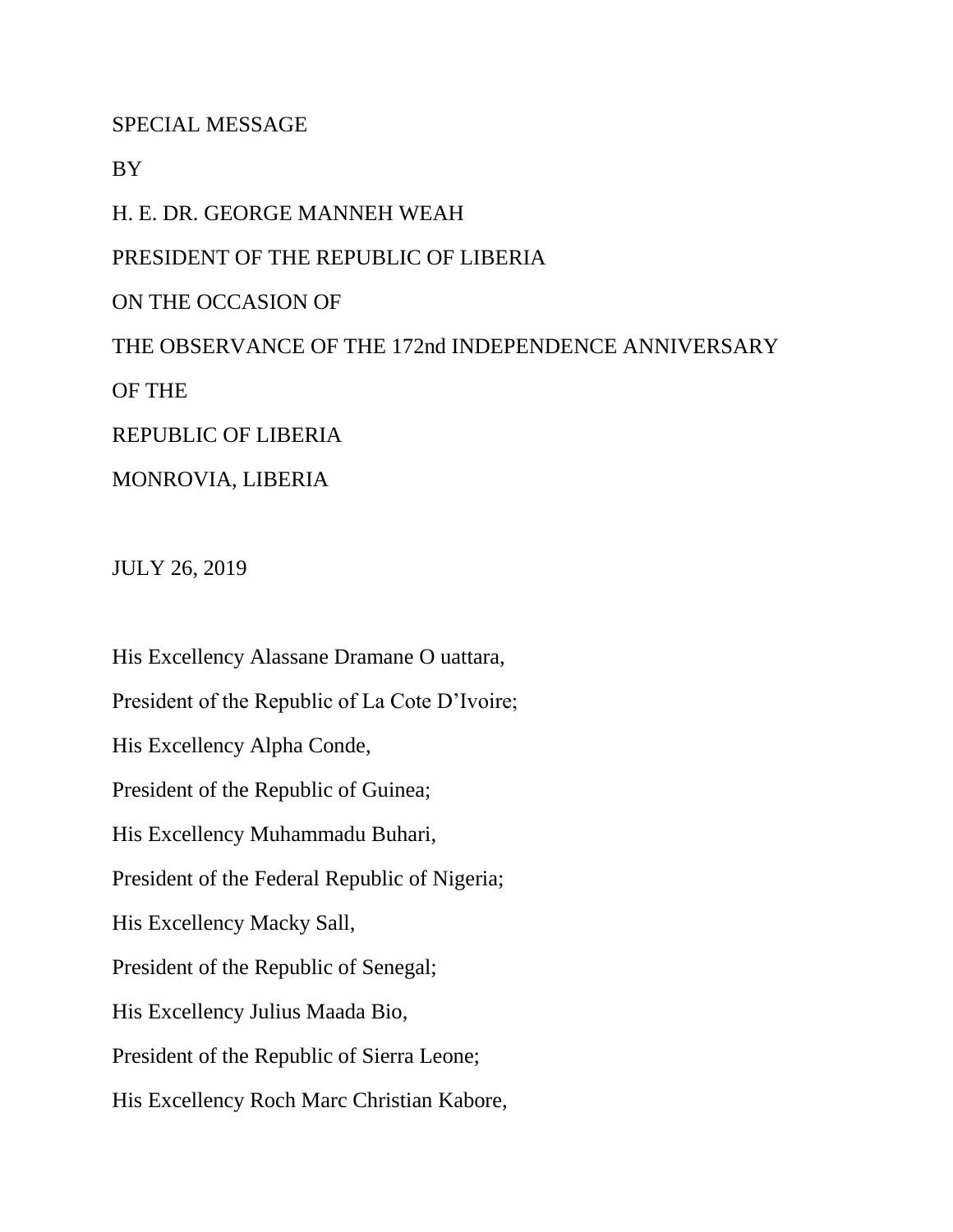President of Burkina Faso

Her Excellency Madam Clar M. Weah,

First Lady of the Republic of Liberia;

Her Excellency Chief Dr. Jewel Howard Taylor,

Vice President of the Republic of Liberia;

Her Excellency Madam Ellen Johnson Sirleaf, Former President of Liberia, and Nobel Laureate;

Hon. Joseph Boakai,

Former Vice President of Liberia;

Hon. Speaker and Members of the House of Representatives;

Hon. President Pro-Tempore and Members of the Senate;

His Honor the Chief Justice, Associate Justices, and Members of the Judiciary;

The Dean and Members of the Cabinet;

The Doyen and Members of the Diplomatic Corps,

Bishops, Prelates, and Members of the Clergy;

Chiefs and Traditional Leaders;

Political and Business Leaders;

Officials of Government;

Madam Leymah Gbowee,

National Orator and Nobel Laureate;

Mr. Akinwumi Adesina,

President of the African Development Bank;

Other Special Guests;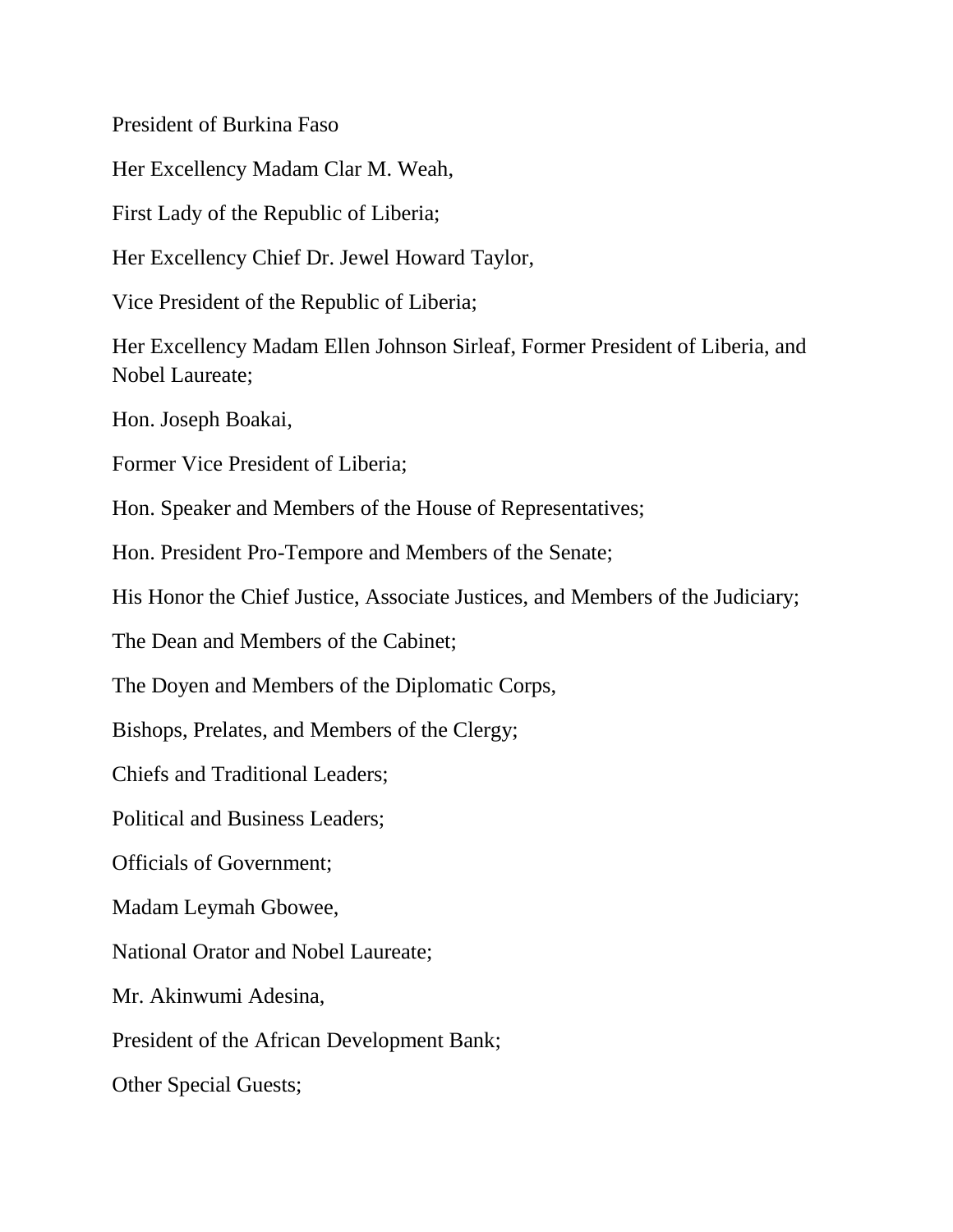Marketers, Students; Members of the Fourth Estate;

My Fellow Citizens;

Distinguished Ladies and Gentlemen:

On this day each year, we commemorate the anniversary of the independence of our great patrimony as a sovereign nation, in fulfillment of our patriotic duty.

As we gather here today to celebrate the 172nd Independence Day of Liberia, let us begin by giving thanks and praise to the Almighty God, for the protection and many blessings that He has bestowed upon our Nation, and upon us as a People.

His goodness and mercy have followed us throughout these seventeen decades of statehood, shielding us from the many dangers that have threatened our national existence. In spite of our own shortcomings and weaknesses, He has kept us united as One People.

God's great faithfulness has given us comfort in times of storm, and hope in periods of despair. And so today, we give Him the Glory, for the great things He has done!

## EXCELLENCIES, DISTINGUISHED LADIES ANDGENTLEMEN:

Today, we are greatly honored, and pleased, to welcome several Heads of State, who have taken the time out of their busy schedules to join the People of Liberia in celebrating this Independence Anniversary. Excellencies, on behalf of my fellow citizens, and in my own name, I would like to take this opportunity to thank you sincerely, for this gesture of solidarity, goodwill and support for Liberia.

Ladies and Gentlemen, pleased now ask you to rise as a gesture of respect, and give a whole-hearted welcome to each of our guests, my colleagues and big brothers from our Economic Community of West African States, as I call their names: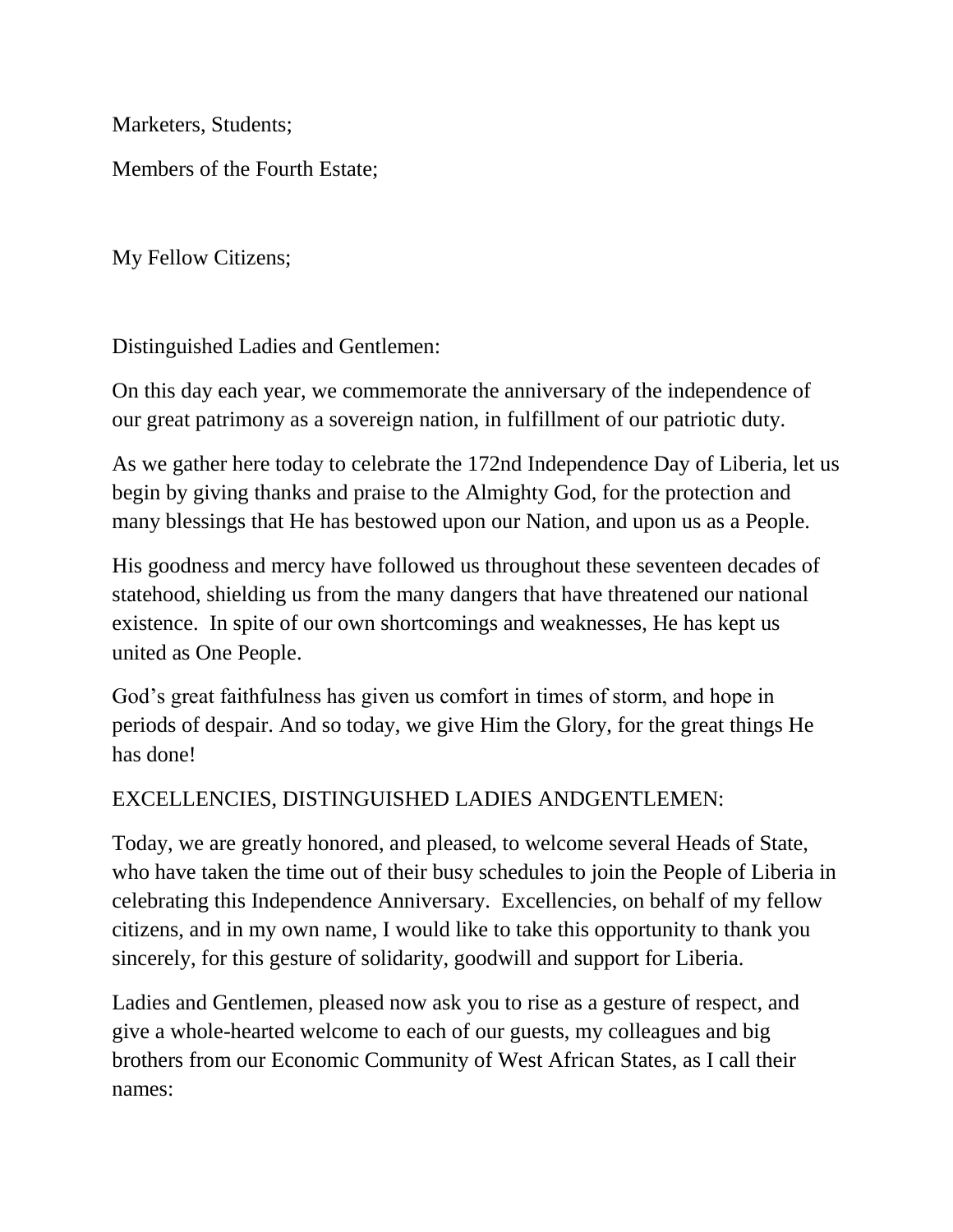1. His Excellency Alassane Dramane Ouattara,

President of the Republic of La Cote D'Ivoire;

2. His Excellency Alpha Conde,

President of the Republic of Guinea;

3. His Excellency Muhammadu Buhari,

President of the Federal Republic of Nigeria;

4. His Excellency Macky Sall,

President of the Republic of Senegal;

5. His Excellency Julius Maada Bio,

President of the Republic of Sierra Leone;

6. His Excellency Roch Marc Christian Kabore,

President of Burkina Faso

Thank you very much, Your Excellencies. Liberia will never forget this gesture of friendship, high esteem, and regard that you have shown towards us today.

For my part, I solemnly pledge to continue to work closely with you, individually and collectively, and in a spirit of maximum cooperation, as we together strive to maintain peace and security within our region, and promote policies and programs that will bring development and prosperity to the citizens of ECOWAS. Once again, let me say a big welcome!!

## DISTINGUISHED LADIES AND GENTLEMEN:

Let me say a very special welcome to Mr. Akinwumi Adesina, President of the African Development Bank, who is joining us in these celebrations as a Special Guest of the Liberian Government. Thank you and welcome again!

We would also like to acknowledge the presence of the Special Envoys of the People Republic of China, Ghana, Congo Brazzaville and Equatorial Guinea.